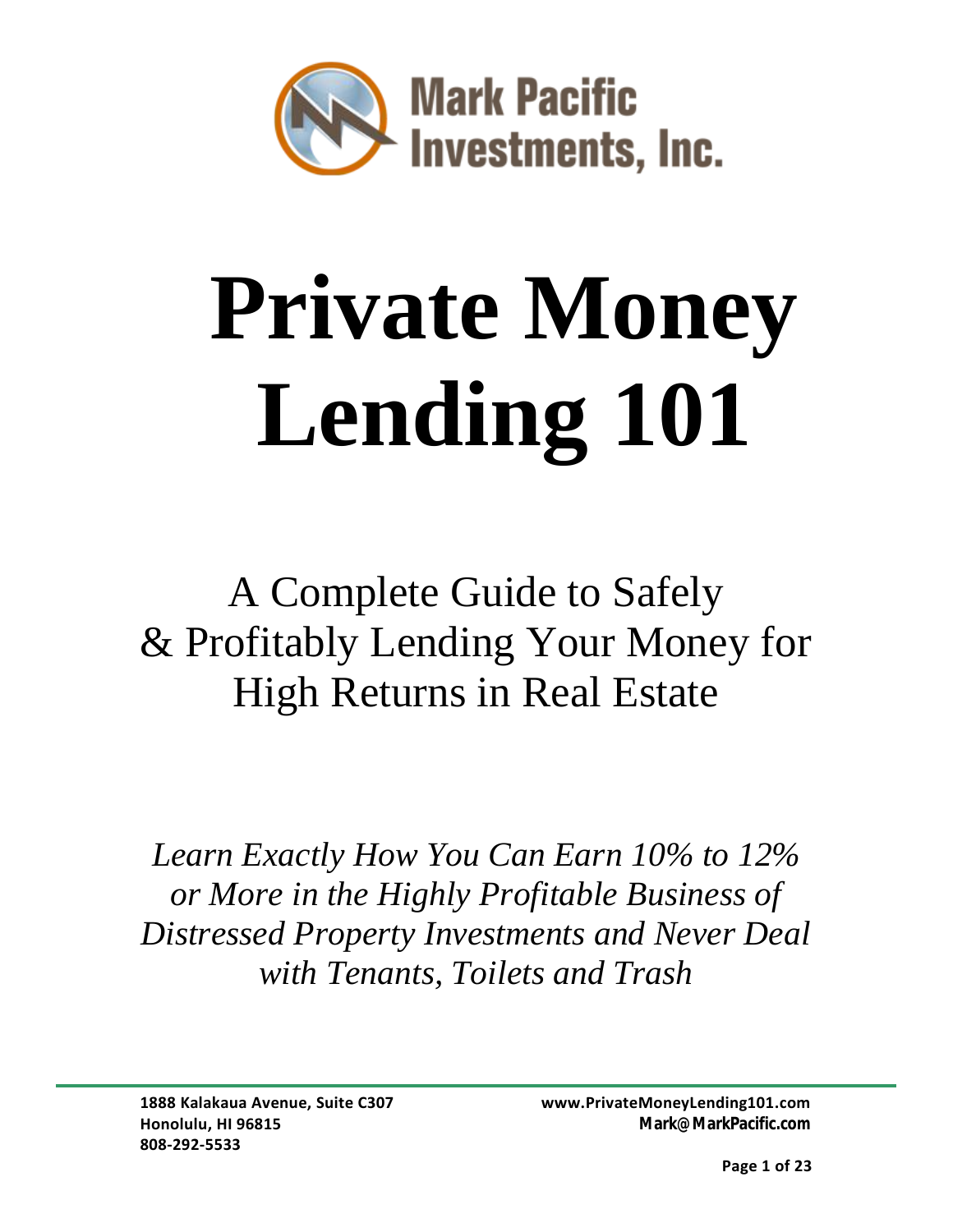

## **Private Lending FREE Report**

In this FREE report, you will learn everything you need to know to safely become a Private Lender in real estate. You will learn how to secure your funds, evaluate deals and make transactions and best of all; you will learn exactly how you can significantly increase your returns over your current CD, Money Market and even Stock Market rates. You will learn how others, right now in your city are earning 10%, 12% and more on their money as a Private Lender.

As you continue reading you will learn more and the world of Private Lending will be opened to you. If you have any questions along the way, don't hesitate to contact me directly. My name is Mark Douglass, I am a full time real estate investor, marketer and entrepreneur. I can be reached at my office in Honolulu, Hawaii at 808 292-5533.

Ok, let's get started.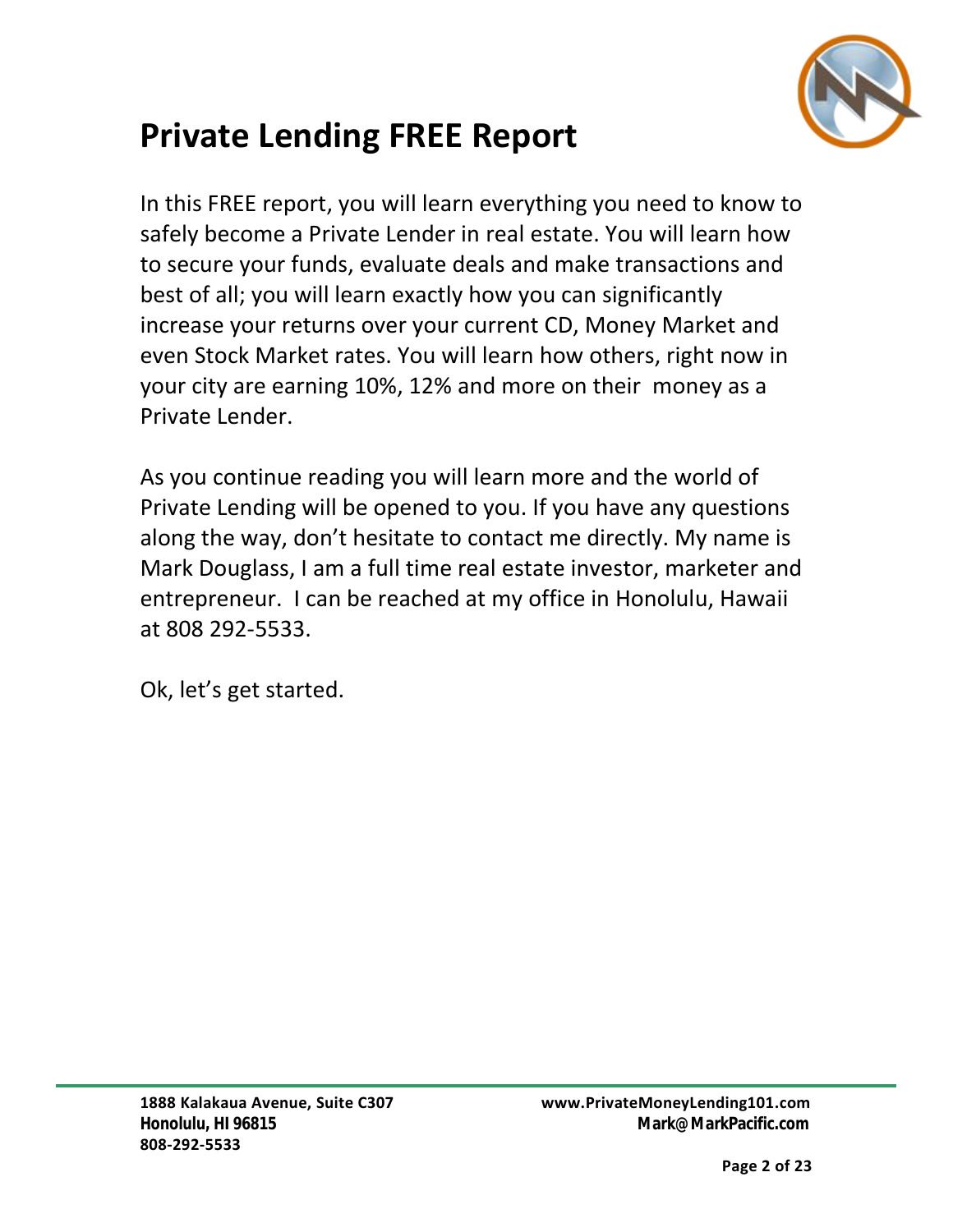## **Disclaimer**



This publication is intended to deliver accurate and authoritative information regarding the subject matter covered. This information contained here is up-to-date as of the date of this publication.

By accepting this material, you recognize that the publisher is not engaged in offering or providing legal, accounting or other professional services. You should feel free to and are advised to consult legal, accounting or other professional advisors.

This report is not and should not be considered an offer to sell securities, the sale of which are regulated by state and federal laws and regulations.

The reproduction, translation or copying of this work or any part of this work without the permission of the copyright owner is unlawful.

PLEASE NOTE: THIS HANDOUT IS INTENDED FOR INFORMATIONAL PURPOSES ONLY !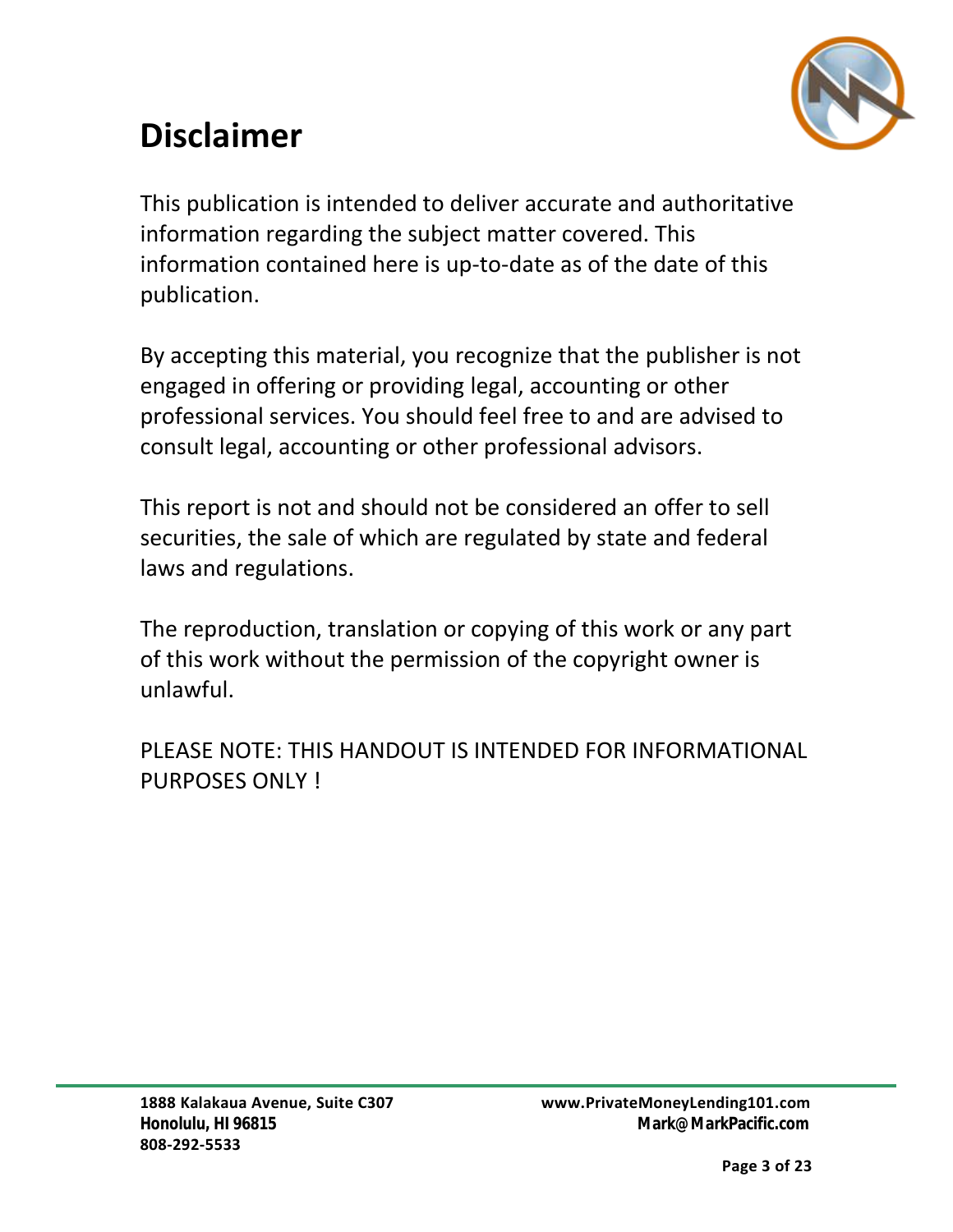

### **What is Private Lending?**

In our case, we are going to be talking about Private Lending in real estate. So, that is when regular people like you and I lend our money to a real estate investor to buy a distressed property at a huge discount. The funds to close on the purchase and make repairs (your money) are secured by a 1st mortgage (lien) against the house that you and the real estate investor choose for your investment.

Basically, Private Lending is your opportunity to become the bank and earn the high interest rate that the bank is earning on your money when you own a CD or have funds in a Money Market account. It's your opportunity to eliminate the middle man and increase your returns.

#### **What Kind of Interest Do People Earn as Private Lenders?**

Well, it depends a little on you, the lender and the real estate investor that you lend your money to.

In general Private Lenders are paid anywhere between 10% and 15% interest for the money that they lend, depending on whether you, the lender wants to receive payments monthly, quarterly or upon the sale of a property.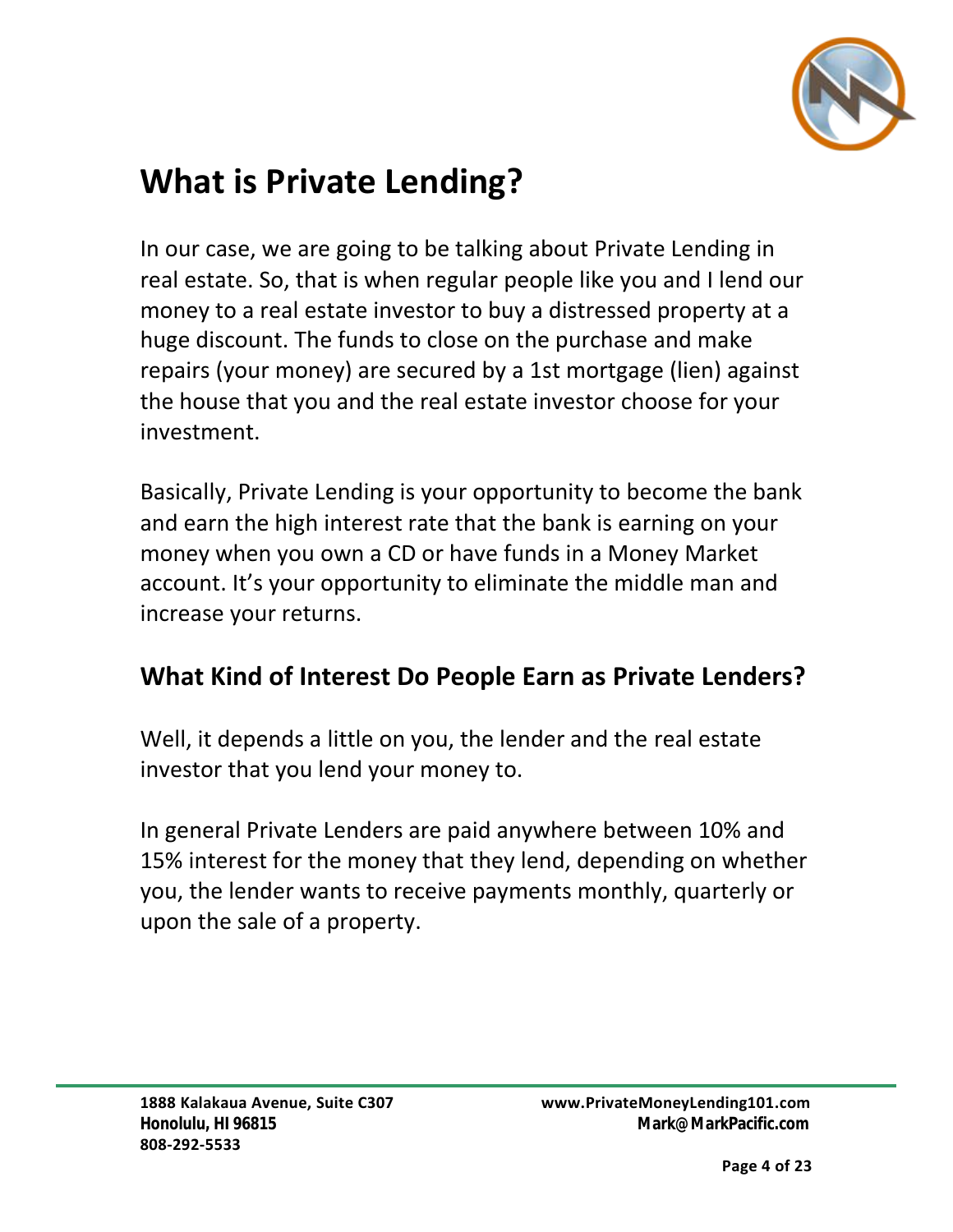

#### **Why Would Anyone Borrow Money at 10% to 15% Interest When Banks Charge Much Less?**

Real estate investors commonly borrow money at these rates. Why? Well, because it's not the cost of the money that is inherently important to successful real estate investors, rather, it is the speed and availability of the funds.

Here's what that means.

Real estate investors buy distressed properties at steep discounts for profit. Many times the properties purchases are so distressed that banks take a long time to evaluate a loan package. This usually kills the deal.

Speed is a real estate investor's best friend.

The best real estate deals are made when the real estate investor can close fast and pay cash. So, when banks delay and are too slow to fund, real estate investor lose great deals. Because real estate investors buy for profit, paying a high return on money borrowed is really just akin to giving a little profit away to the lender that helps get the deal done.

It's a win/win opportunity for both lender and borrower. The lender (you) gets the opportunity to earn high returns secured by great real estate deals and the borrower (the real estate investor) gets to keep their business profitable without the limitations and delays usually imposed by traditional banks.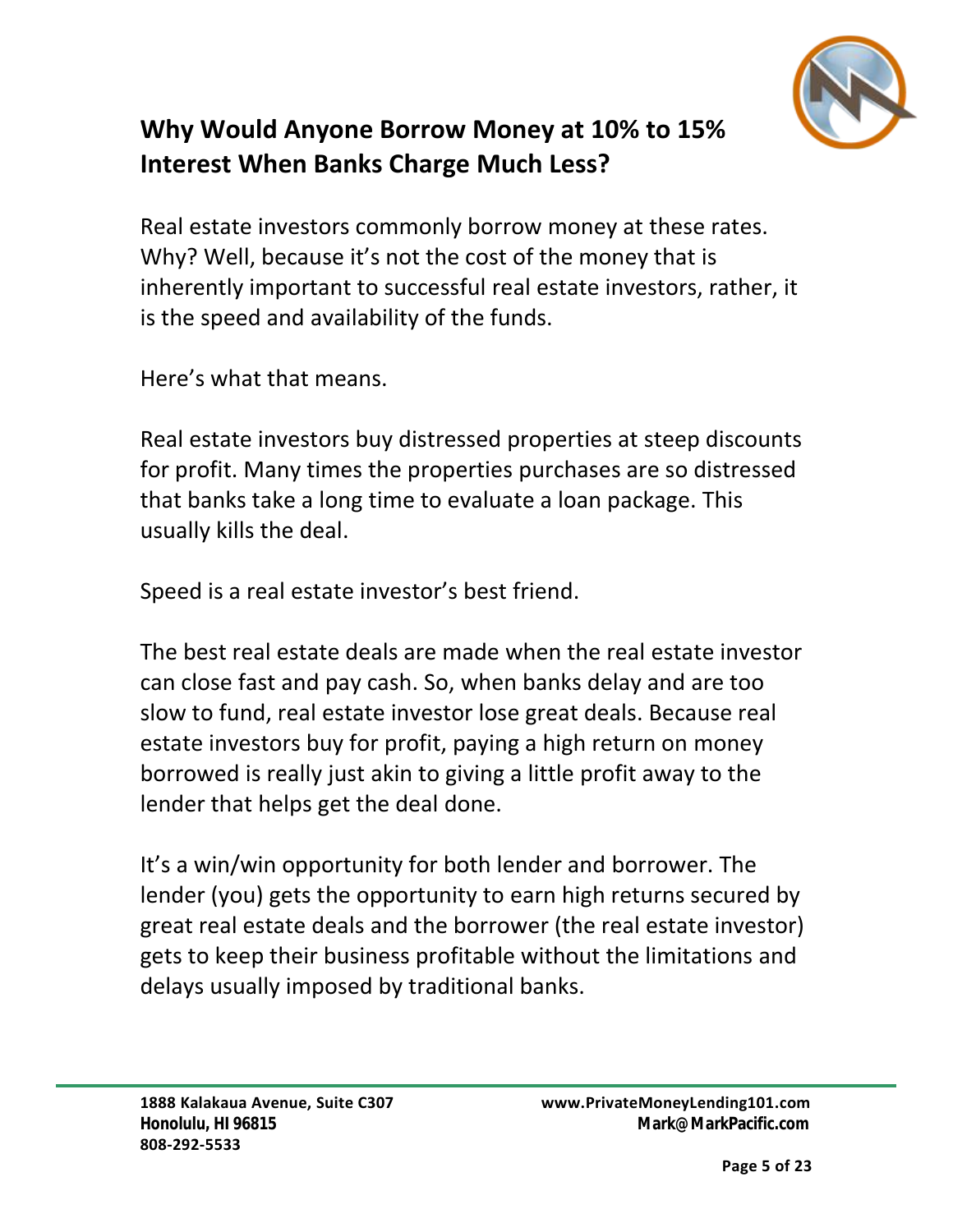

#### **How Do I Evaluate Whether a Private Money Loan is a Good Investment or Not?**

It is fairly simple to evaluate the risk and the potential opportunity of a Private Money loan.

Let me explain.

Real estate investors buy properties at huge discounts and borrow funds well below the market value of the property securing the loan.

Equity and your maximum loan-to-value (LTV) are your safety net and your primary point to consider in every deal. Here's how you do that.

First, determine the After Repaired Value (ARV) of the property being considered for the loan. This value can be done by reviewing comparable properties provided by a real estate agent or by a property appraiser.

Second, after you determine the ARV, you must consider the estimated fix-up or repair costs. This should be provided to you by the real estate investor you are considering making the loan to. Now, if you are unsure whether the estimate being provided to you is accurate; you should ask for a licensed contractor to provide a bid. Once you figure out the ARV and the repair estimate, you're almost there.

Third, you must consider the purchase price of the property. Once you know these three numbers, you can evaluate your total LTV which should not exceed 70% to 75%.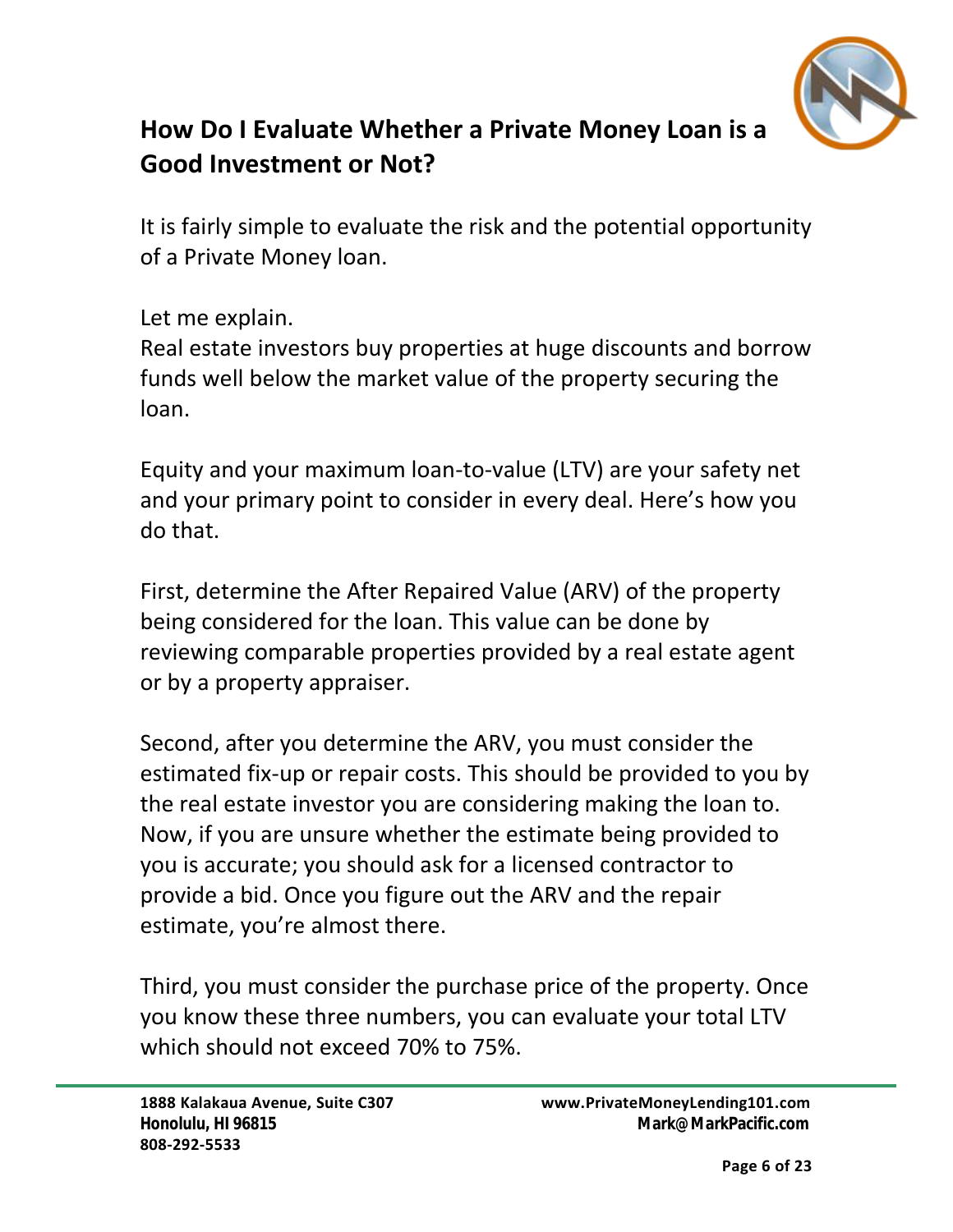

MAXIMUM LTV (Not to Exceed) = 75%

#### **Example:**

Purchase Price + Repairs = Loan Amount

Loan Amount divided by ARV = LTV%

ARV: \$135,000

Repairs: \$29,000

Purchase: \$66,000

Your calculations: \$66,000 + \$29,000 = \$95,000

Then, \$95,000 divided by \$135,000 = 70% LTV

If your loan meets the forgoing formula (plus or minus) your risks are reduced and you are likely making a good private money loan.

Now that you have the formula to evaluate whether your loan is a good investment or not, it's time to explore several things to consider as you enter the world of Private Lending.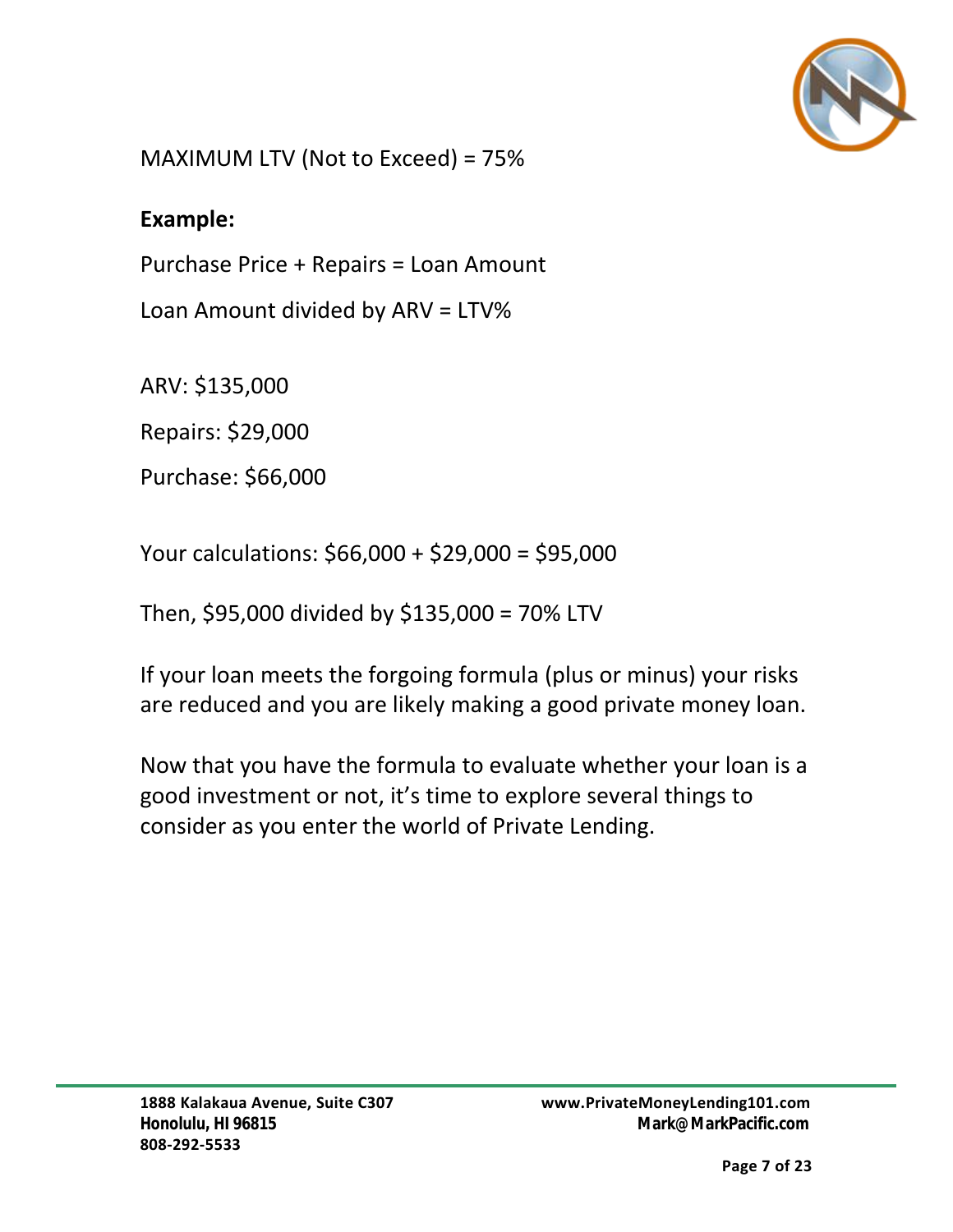

#### **What Should My Maximum Loan-to-Value (LTV) Be?**

Your LTV, which is the ratio of the amount of money you lend to the value of the property after repairs are made, should generally not exceed 70% to 75%.

In some cases, it can be acceptable to deviate slightly from this range, however, as a Private Lender, it is important to remember your biggest security (your safety net) is the fact that you lend much less than the property is actually worth. So, the higher your LTV, the "riskier" the loan. Traditional banks, i.e. first mortgage lenders usually lend up to 80% LTV. As a Private Lender it is usually in your best interest to lend at a lower LTV. When you find a good real estate investor to make Private Loans to, you will rarely find highly leveraged (high LTV) deals. If you do, you should reconsider the true strength of the deal and the skill of the real estate investor. Real estate investors that find "deals" that require higher LTV loans from Private Lenders are usually not deals at all. Find an experienced real estate investor that knows how to buy right at huge discounts. Do this and the inherent risk of this or any investment goes way down.

#### **What Additional Things Should I Consider When I Make A Private Loan?**

There are two basic things to consider as part of your funding package aside from the LTV that is securing your loan.

First, when you fund the loan, you should receive a Lenders Title Policy. This protects you and your loan against defects in title. Because all of your private loans will be funded at an attorney's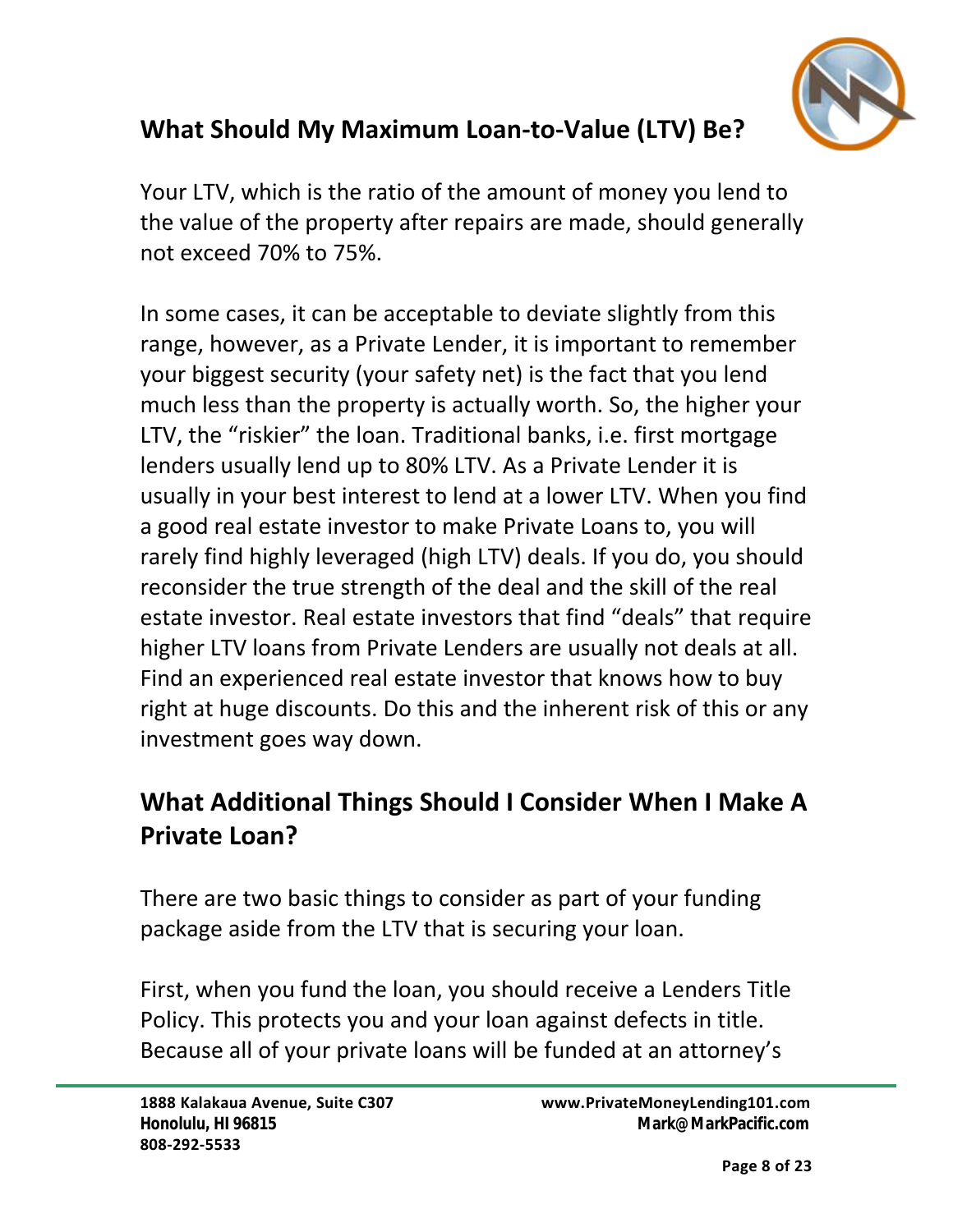

office or title company, getting a lenders policy is a very simple process. Simply ask the real estate investor to include this as part of the funding package. You can read more on this under the Title Company section below.

Second, you should be named as Loss Payee on the real estate investor's property casualty insurance. This protects you in the event of an insurance claim loss. In order to claim the loss and cash the check from the insurance company, the real estate investor will need your signature. Ask the real estate investor make this a part of the closing packet with the insurance company.

#### **What is Title Insurance and Do I Need It?**

When a real estate deal closes, there generally two types of title insurance issued – an Owners Policy and a Lenders Policy.

Title policies are essentially insurance policies that protect the owners and lenders on real estate transaction against possible problems with title. Remember, no matter how carefully title is researched, it is possible that problems can arise. In rare cases, a closing is performed, a loan is made and then some time in the future someone discovers a problem with the title. That could affect the legitimacy of the closing and potentially be a problem.

However, with a title policy both the owner (with the Owners Policy) and you as the Private Lender (with the Lenders Policy) is protected against defects.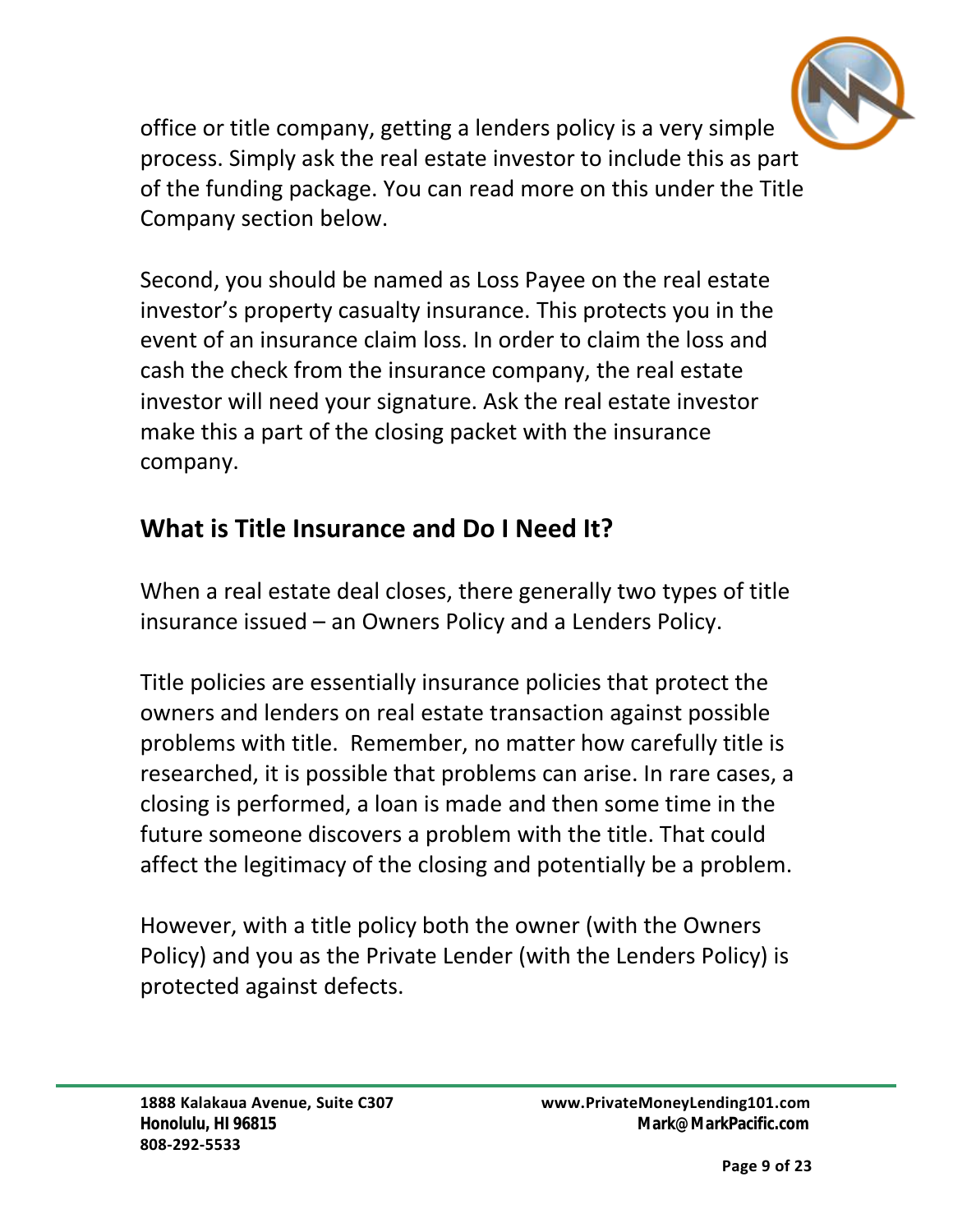

When traditional banks fund loans, it is a standard part of their long and complicated closing instructions that they require the title company to include a Lenders Policy.

This is often overlooked in private money loans because they are "cash deals" and many times the private lender doesn't ask for a lender policy.

Now, if you are working with a good real estate investor, the real estate investor should suggest and make sure a Lender Policy is in place to protect your loan. But, if they don't, you should know the risks and benefits of having this policy or not. Here are several things that could be the cause of a title defect (or problem that was missed at closing) and would be covered under the title policy:

- Forged and fraudulent signature or signatures obtained under duress
- False impersonations
- Paperwork completed under expired, revoked or false powers of attorney
- Conveyance after the death of an owner
- Homestead rights of a spouse
- Improperly probated wills and/or undisclosed heirs
- Mistakes in the interpretation of wills and/or trusts
- Deed by corporations without property legal authority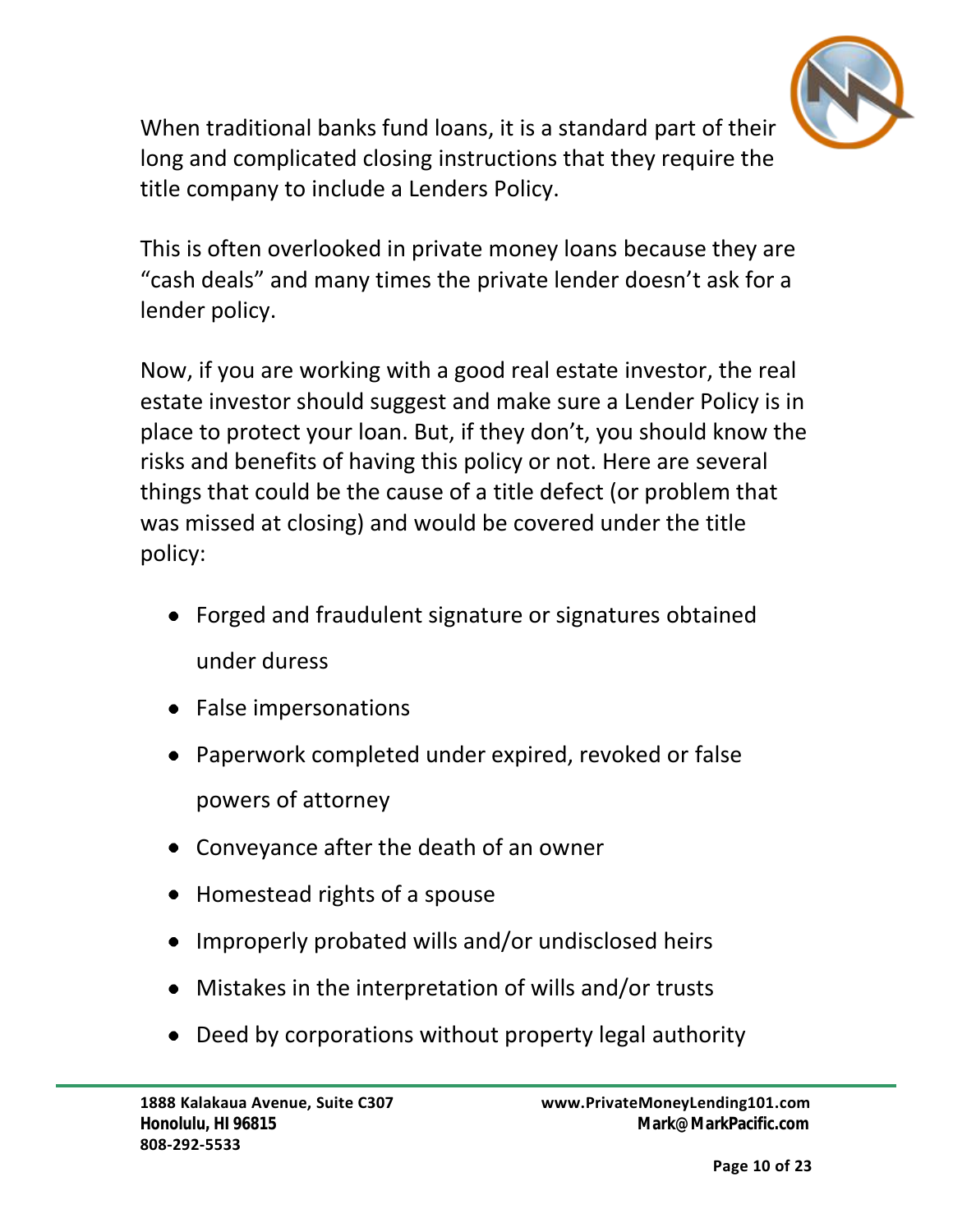

- Misrepresentation of marital status by seller
- Clerical errors in preparing and recording legal documents
- Survey and easement errors

An insured title, i.e. when an Owners and/or Lenders Title Insurance Policy is in place protects against future attacks on title you have 'clear and marketable' title to the property and if there are any problems any costs associated with resolving the problems are borne by the insurance company. Any loss resulting from defects in title are paid by the insurance company up to the limits defined in the policy. and protects the rights of the insured. Title insurance ensures that

Title insurance is bought with a one time fee or insurance premium and paid for at closing. When this premium is paid, the risk of title defects is transferred to the insurance company.

This is important because no matter how well a title is researched, it is possible that certain things could be missed, misinterpreted or fraudulently conveyed. With a Lenders Title Insurance Policy, you are protected.

So, the advantages to you when the real estate investor buys title insurance are:

- You receive no fault recovery of loss
- All claim costs are paid for you to repair any found defects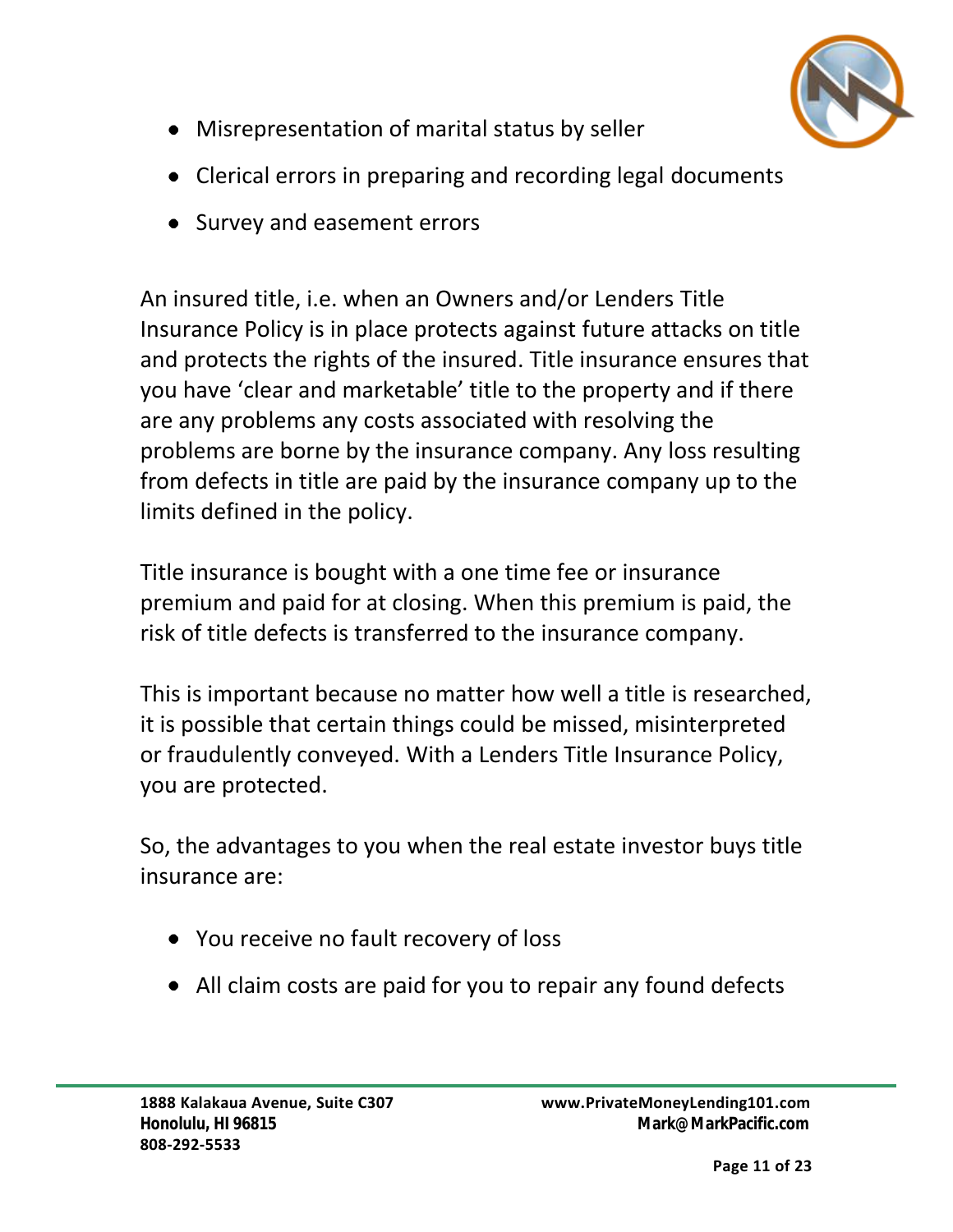

- You receive broad coverage including coverage over neglect by the closing agent or attorney
- The cost is a reasonable one time premium and can be paid by the real estate investor

#### **What Type of Insurance Needs to Be In Place When I Fund the Loan?**

Property casualty and fire insurance are absolutely necessities for real estate investment transactions. In general, the policy will protect you in the case of a loss or damage to the property if the damage is the result of the following type of events:

- $\bullet$  Fire
- Lightning
- Explosion
- Earthquake
- Impact
- Collision
- $\bullet$  Riot
- Theft or malicious acts
- Subsidence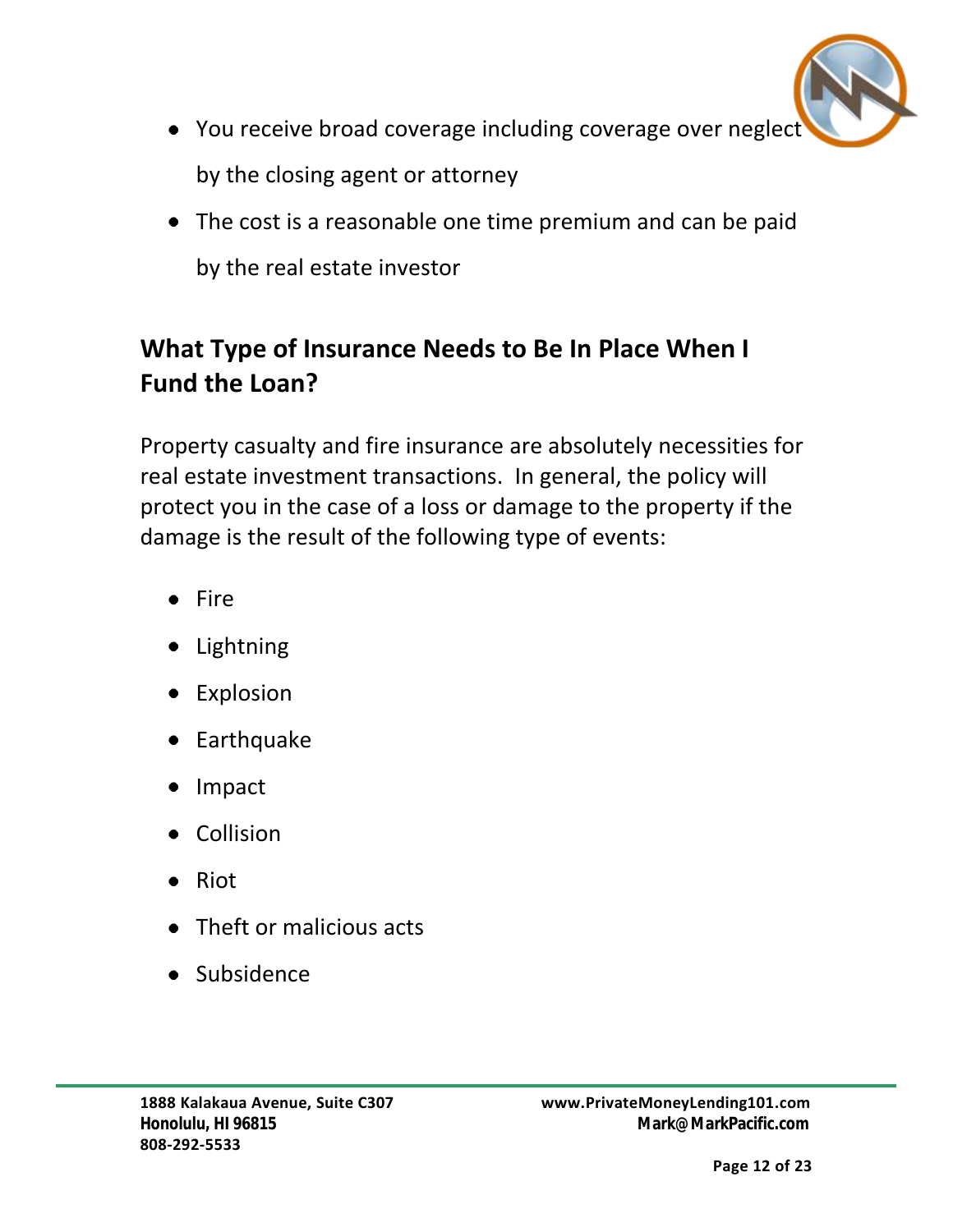

The policy must be a "Landlords" policy and, when under construction must be setup to cover vacant property. This is a much more expensive policy than the traditional landlord policy because of the greater risk to the insurance company for vacant property. Insurance premiums are usually paid a minimum of the first 3 months and then paid quarterly thereafter.

is cancelled. If the property is rented, the policy is converted to a traditional occupied policy and the monthly cost is reduced. For example the policy of an occupied property might be \$500 to 700 per year where as for a vacant property the policy might be as high as \$2,000 per year. After construction is complete and the property is sold, the policy

A good real estate investor will account for this cost when they evaluate and present a potential property for a private loan consideration.

As noted above, you should be named as the lender, Loss Payee on the policy. If the policy expires, you as the lender can force the activation of the policy, maintain coverage and charge the expense back to the real estate investor.

Your risk here is if you don't have insurance and the property burns down, you are at risk of great loss. Make sure you have insurance in place when you make private loans.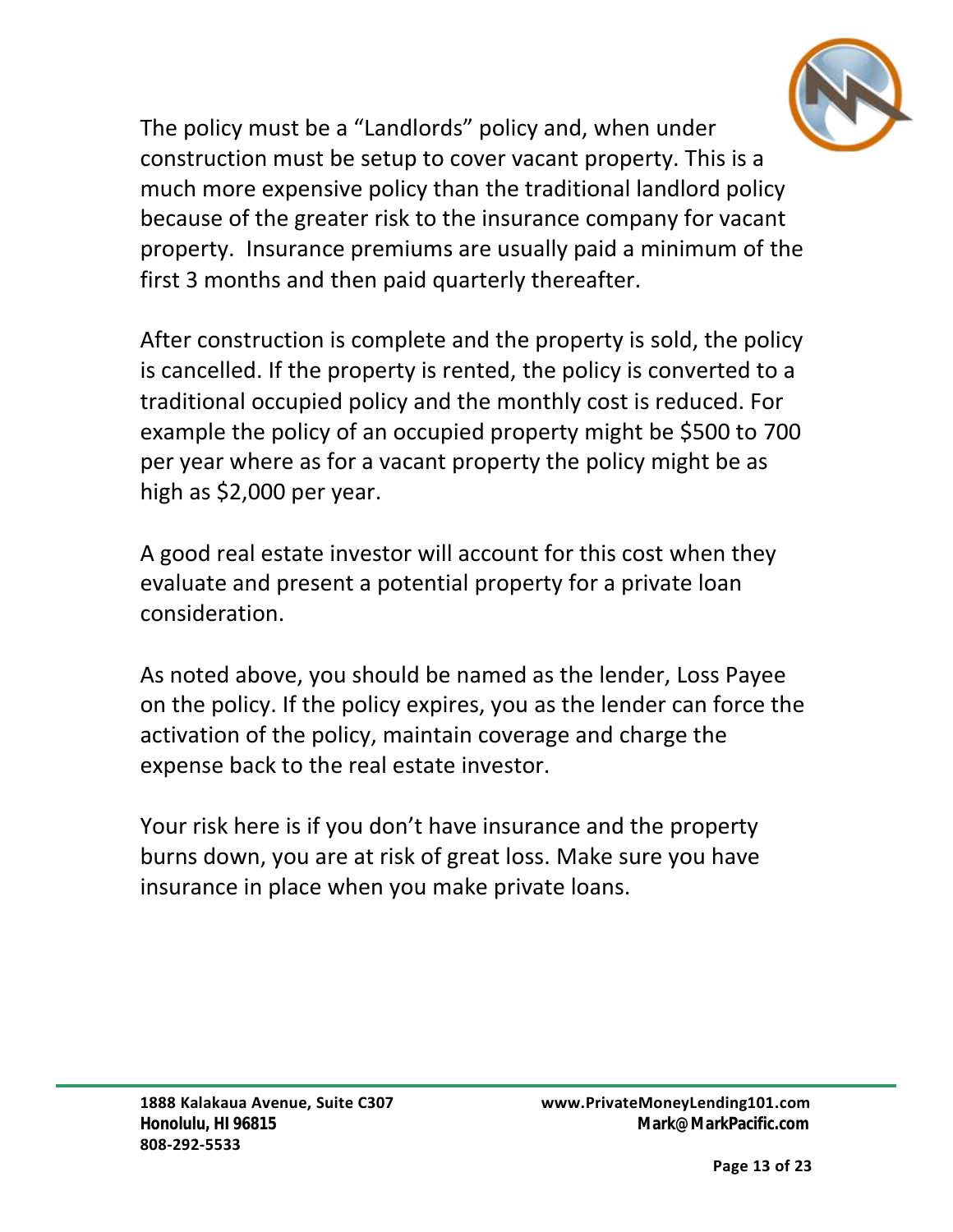

#### **Do I Need to Close with a Title Company or Attorney?**

For your protection and for the reasons noted above under the title insurance section, it is highly recommended that you only fund a private money loan when the real estate transaction closing is being held by a professional. Some states use attorneys to close real estate transactions and other use title companies. Depending on the state in which you are making the loan, you will close with one or the other.

#### **How Can I Determine the Improved Value of a Property Before I Make a Loan So I Really Know My LTV?**

A professional appraisal or comparative market analysis (CMA) must be ordered and complete on each property by a licensed property appraiser or licensed professional real estate agent. An appraisal/CMA is a written estimation of the properties fair market value in a fixed up condition. This report should be ordered for you by the real estate investor and provided to you free of charge.

By obtaining this estimate of the repaired fair market value, you will have access to the relevant and important facts of the property. This report will make both you and the real estate investor well equipped to handle the private money loan. In some cases, when you are working with an experienced real estate investor and with their team of licensed sales agent professionals, it is acceptable to review a thorough CMA in lieu of an appraisal. If you have any question in evaluating the validity of the value estimate provided to you ask the real estate investor for a thorough explanation. And, when in doubt have a third party real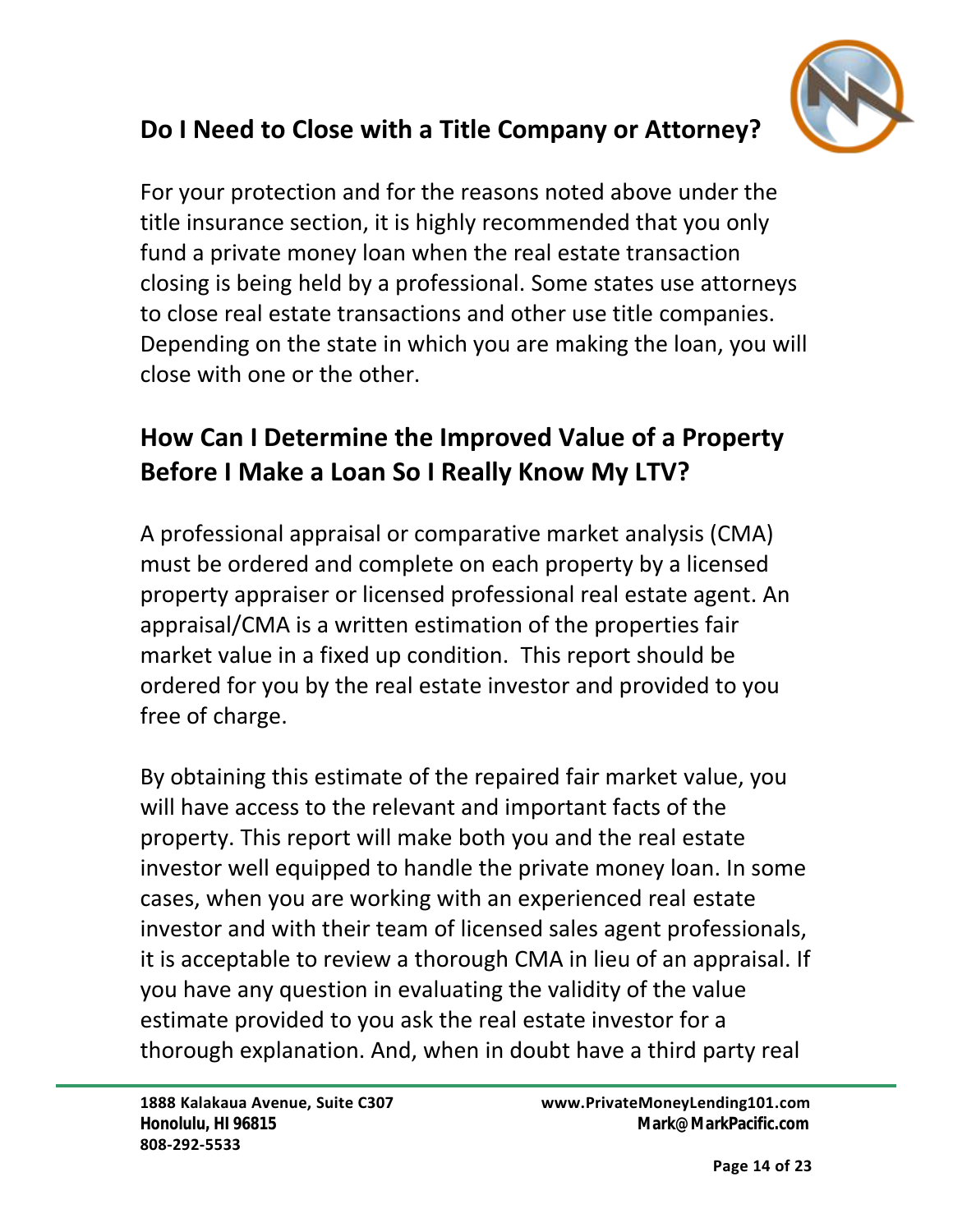

estate agent perform a "spot check" on value and give their best estimate.

#### **What Do I Need In Order to Feel Comfortable With the Repairs to the Property?**

One of the first things in becoming comfortable with the repairs that are going to be done is to become comfortable with the real estate investor you plan to make the loan to. Ask questions and ask to see other projects the real estate investor has done – before and after pictures of other projects are great checks.

Ask for a construction scope of work and a construction estimate before you make the loan. The scope of work should identify what work will be done, that the work will be done to code and that the work will be done in a reasonable timeframe.

You can ask for an inspection. Many real estate investors perform their own inspections. This is because when the real estate investor is buying at such huge discounts and is buying significantly distressed properties, there are "problems" with most of the property. The main concerns as a private lender are not whether the water heater or air conditioning works, the real estate investor is likely estimating the costs of replacing these items in most distressed purchase, but rather structural problems are usually the bigger 'gotcha' in a distressed real estate investment deal.

If the real estate investor is very experienced, they will often inspect the foundation and roof on their own, however, in many cases it is worthwhile to have a contractor and/or property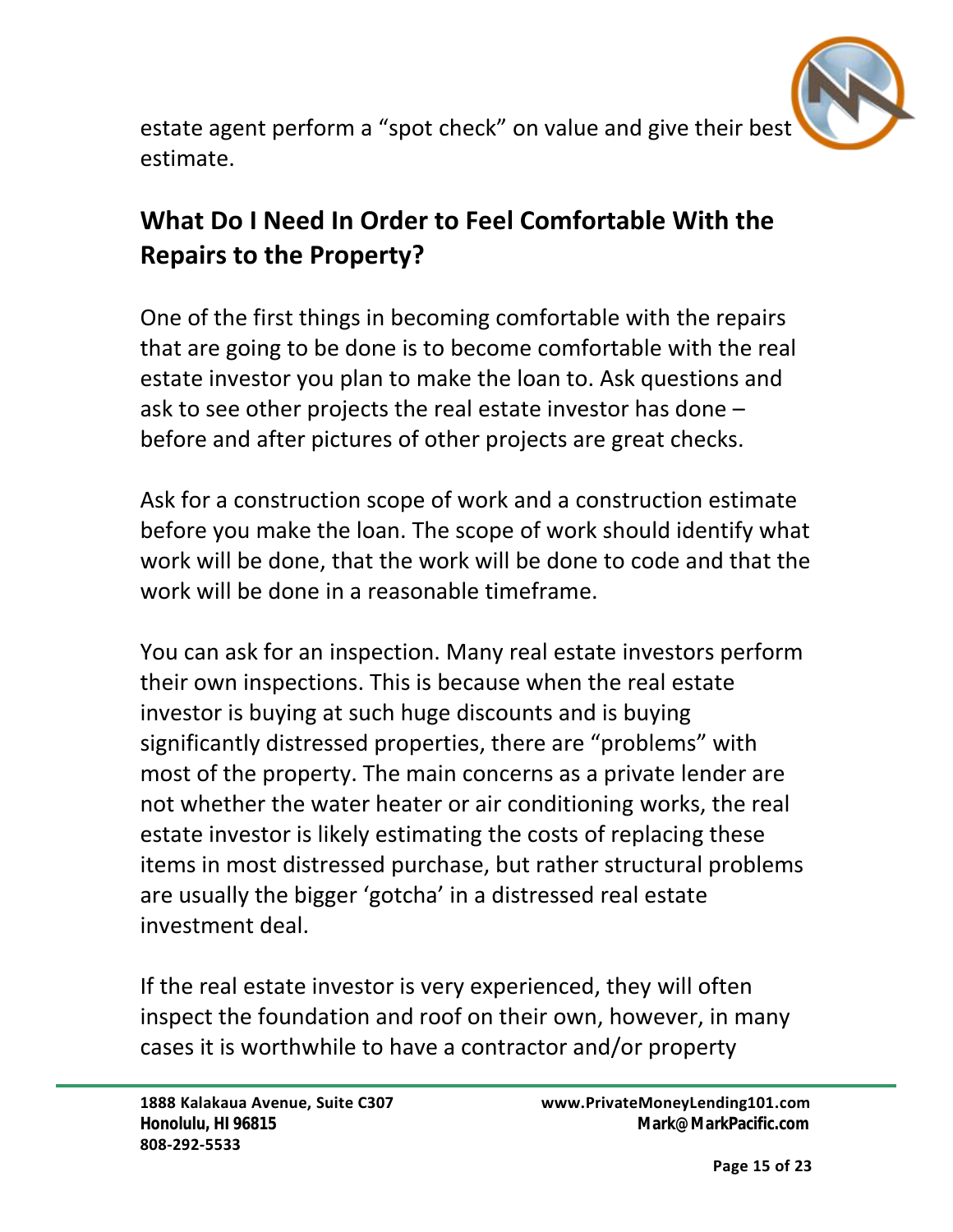

inspection do another third party inspection. You can require that your real estate investor have a third part inspect the property before you make the loan, especially when you are just starting or if you have questions as to the ability of the real estate investor to adequately inspect the property on their own. The cost of this inspection should be born by the real estate investor.

Remember, it is the job of the real estate investor to show you the deal is good, it is not your job to work hard and figure it out on your own. If your real estate investor doesn't have the system or ability to earn your confidence and clearly show you what construction is going to be done, what the condition of the property is in the distressed state and how they are going to get the property repaired, you may want to reconsider making the loan.

Before making the loan, you should feel 100% confident that your real estate investor knows construction (or has a contractor engaged as part of their team that knows construction) and can show you exactly how they'll get the job done.

#### **Will the Real Estate Investor Make Any Money Before the Property is Fixed Up or Do All the Profits Come at the Sale or Lease?**

That depends. Successful real estate investors build profit centers into each real estate deal in order that their real estate business cash flow can maintain overhead and expenses. It costs money to run a successful real estate investing business. Most real estate investors build additional profit centers in acquisitions, construction and management.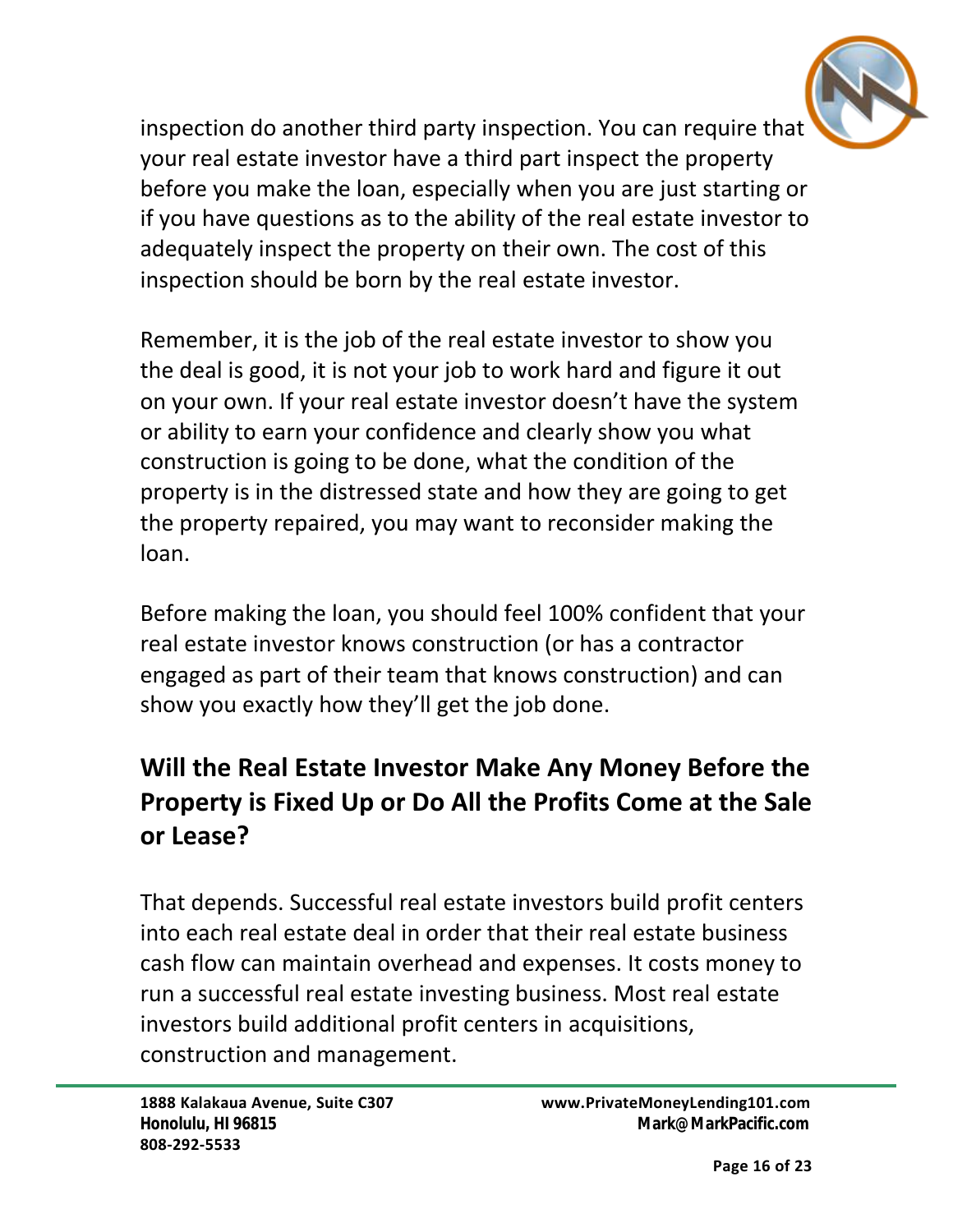

This is something that you as the private lender want your real estate investor to do.

#### **Why?**

Because real estate investors that make money will be in business long term. When you make a private money loan, you want to make a loan to a real estate investor that knows how to make money knows how to efficiently and profitably run their business and knows how to create consistent cash flow in their business. A business without cash flow is a business about to fail.

You are making loans to real estate investors that run a real estate business. If they don't have cash flow, they run the risk of going out of business. Make sure you are dealing with a real estate investor that knows how to create regular, repeatable income and your success as a private lender will be enhanced.

#### **What Happens if the Real Estate Investor Stops Paying on the Private Money Loan?**

As the private lender, you have a certain number of rights if your borrower stops paying. In general, you could:

- Call the loan due and accelerate payment (call for an early payoff in full)
- Foreclose and take the property
- Go after the borrower legally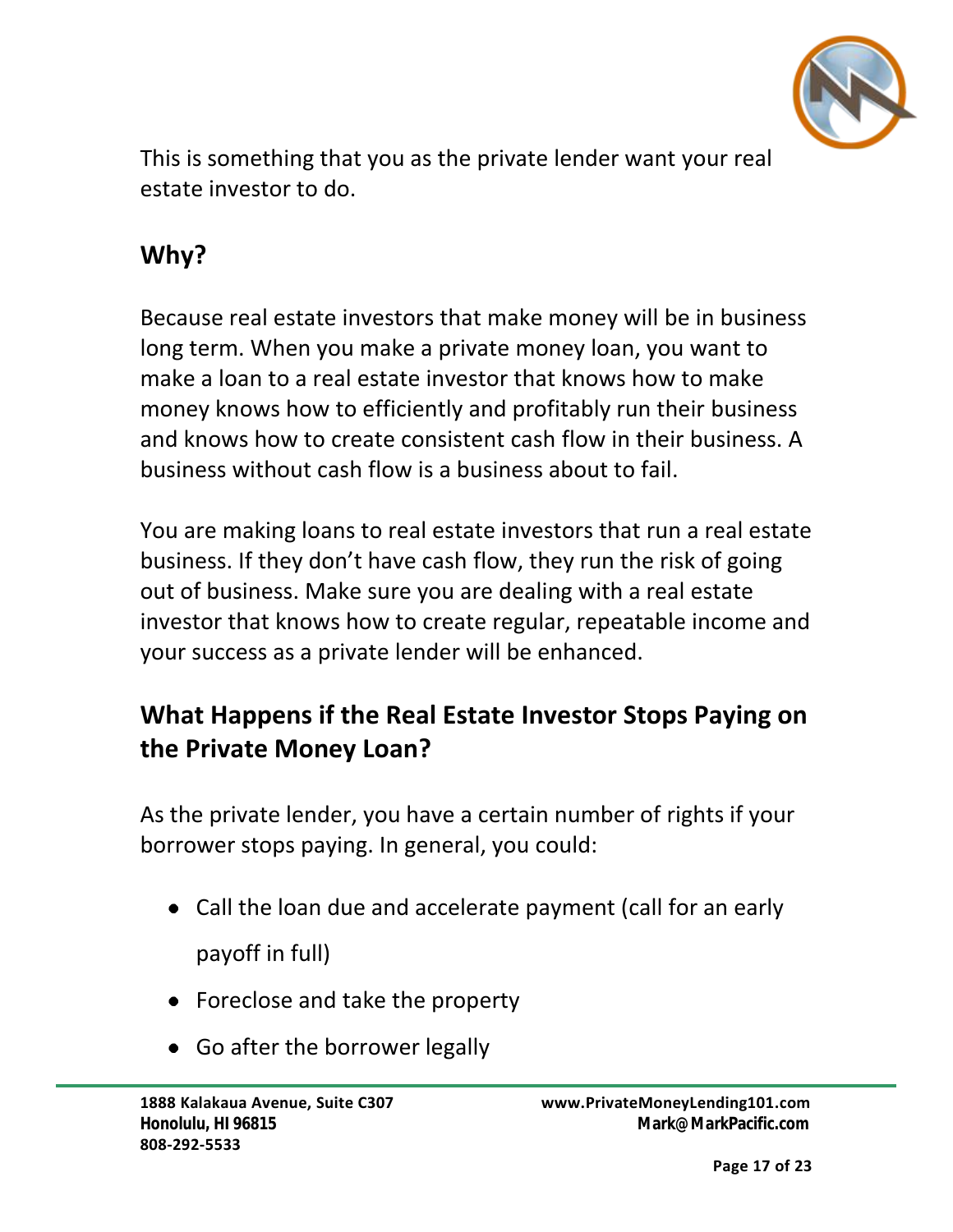

Every state has it own little nuances when it comes to collecting on a loan that is in default. As the private lender, the importance of hiring an attorney to help you weed through the foreclosure process should not be overlooked. This will make sure that you do everything correctly and that you protect your loan in the most cost effective manner possible by doing everything according to state law.

If you proceed with an attorney and begin to force the hand of the borrower, all fees of the attorney, interest payments and penalties are due if the borrow wants to reinstate the loan. This should be stated in the Promissory Note so that there is no question as to the validity of the fees in the foreclosure proceeding.

Once you gain legal title or possession to the property, because you have such a low LTV, you can simply list the property at a discount and sell it quickly to recoup your loan money.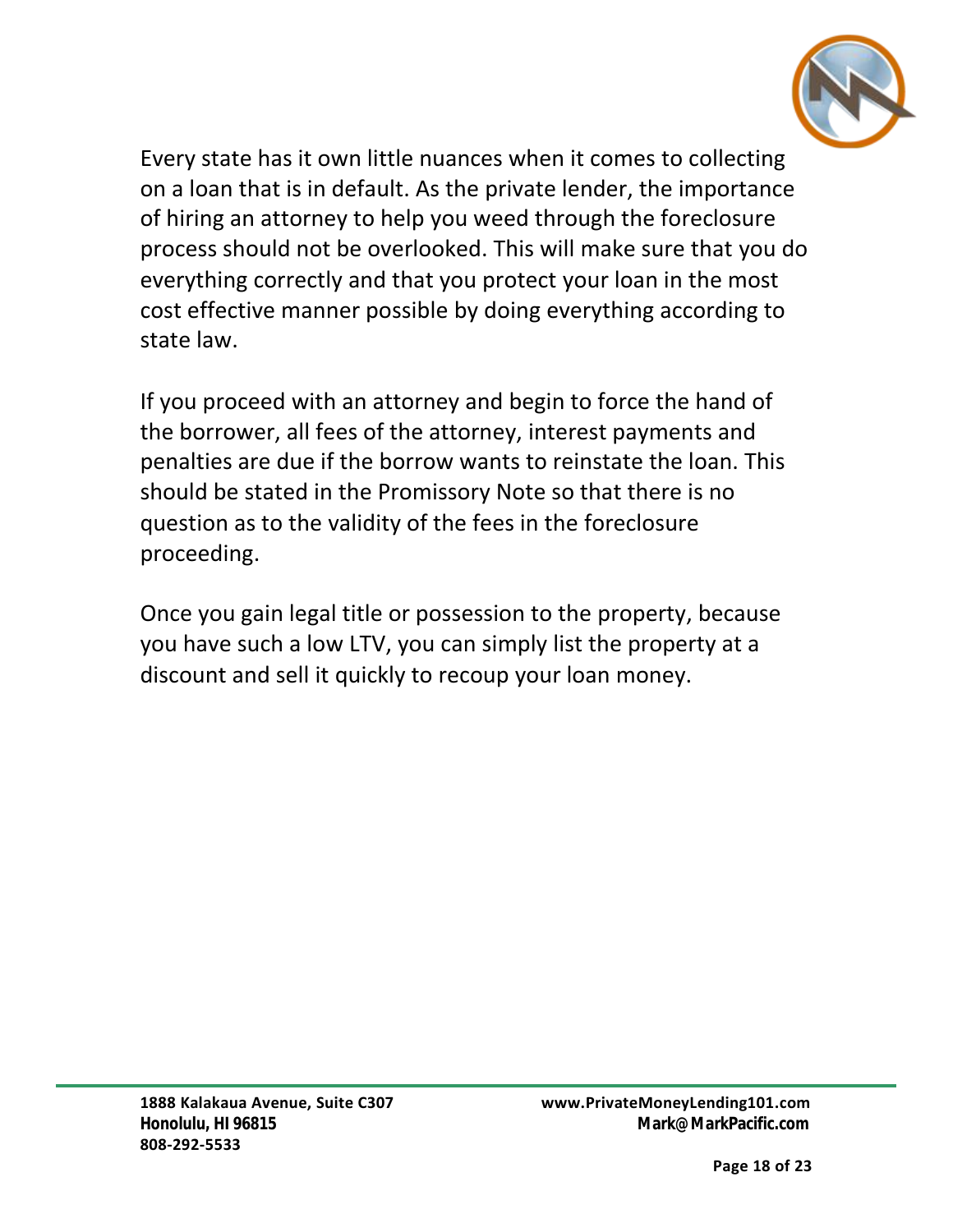

#### **What if a Renter is in the Property When and the Borrower Stops Paying?**

You closing agent can prepare an "Assignment of Rents" that can be signed by the borrower at closing. This document can be created at little to no cost. An assignment of rents allows you to collect the rents instead of the borrower in the case of the borrower being in default.

#### **What Paperwork Is Involved in Becoming a Private Money Lender?**

The paperwork is quite simple, yet provide strong legal protection for your private money loan. There are two documents that set up your loan terms and security. First, a Promissory Note is signed by the real estate investor as evidence of their promise to pay your loan back. The Promissory Note identifies the terms of the repayment, the length of time of repayment, the interest rate, the payment schedule, etc. Second, the Mortgage or Deed of Trust is signed by the real estate investor and recorded in the public records by the closing attorney or title company to secure your loan against the property. Some states use mortgages and other states use deeds of trust.

Now, just so you don't get confused. A "deed of trust" is NOT the same as the Deed. The Deed is the evidence of ownership. It is recorded in the public records and shows that the real estate investor owns the property.

The Deed of Trust is then a second document that is recorded along with the Deed and shows evidence that you have money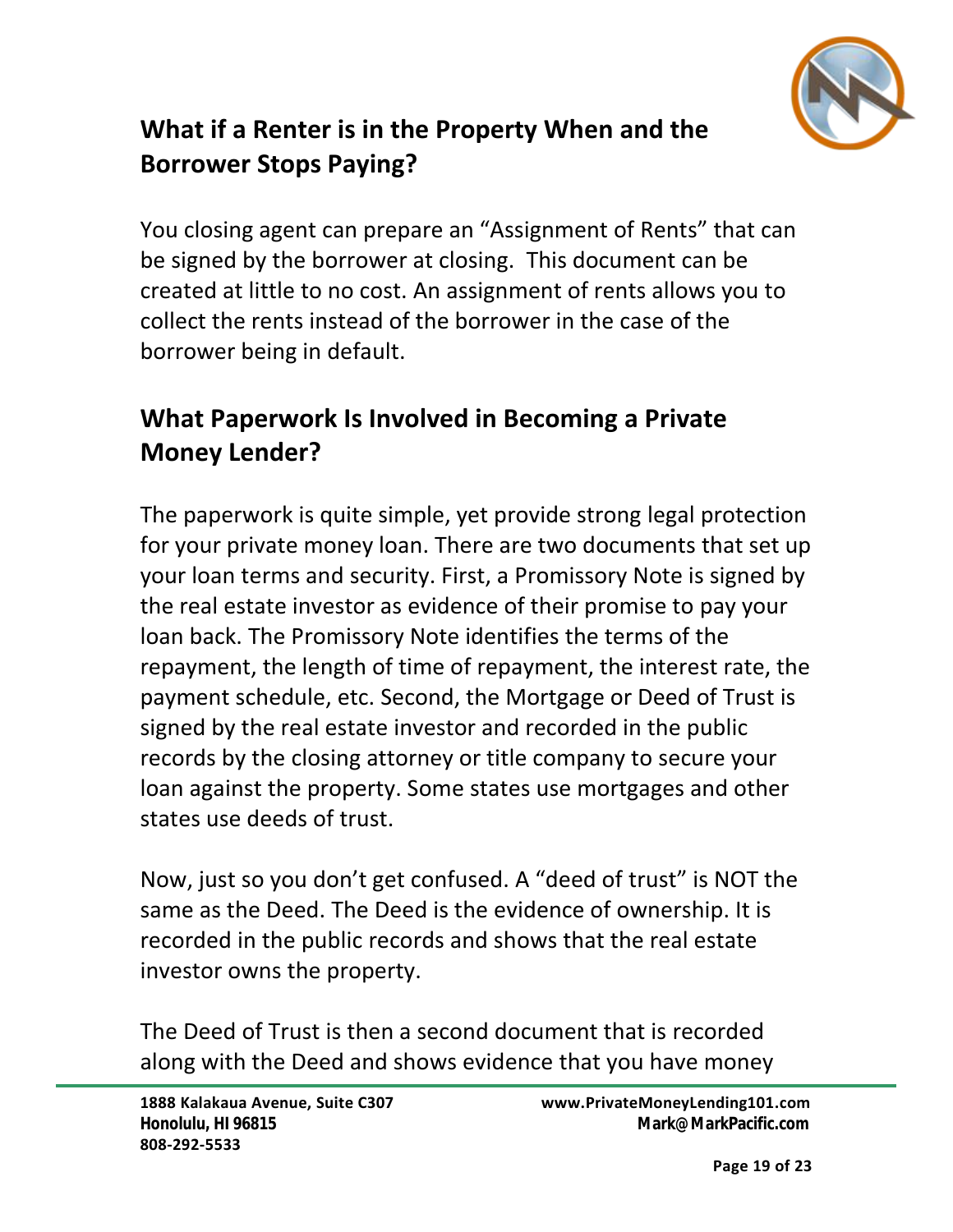

invested and secured against the property. It's is your safety net that if the real estate investor sells the property you have a piece of paper on record that notifies the world that you are owed money and you will get paid.

#### **How Do I Actually Fund the Private Loan – Where Does My Money Go?**

Let's start the answer to this question with a statement: Never give money directly to the real estate investor. It's just poor business practice.

When you are ready to make a private loan, your money will go from your bank account directly to the closing agent (attorney or Title Company) in the form of a cashiers check or a wire. The real estate investor will not touch the money until after all of your funds have been properly secured by the real estate. The closing company will assure that this happens.

At closing, the closing company will make sure that the real estate investor signs the Promissory Note, the Deed of Trust and that everything gets properly recorded and documented.

#### **What Do I Need to Do to Monitor My Private Loan?**

The main this you want to do is to simply make sure that when you fund the loan, that is when you actually part with your money, that your funds are being secured with a Promissory Note signed by the real estate investor and that the title company is recording a Deed of Trust on your behalf for your money. Once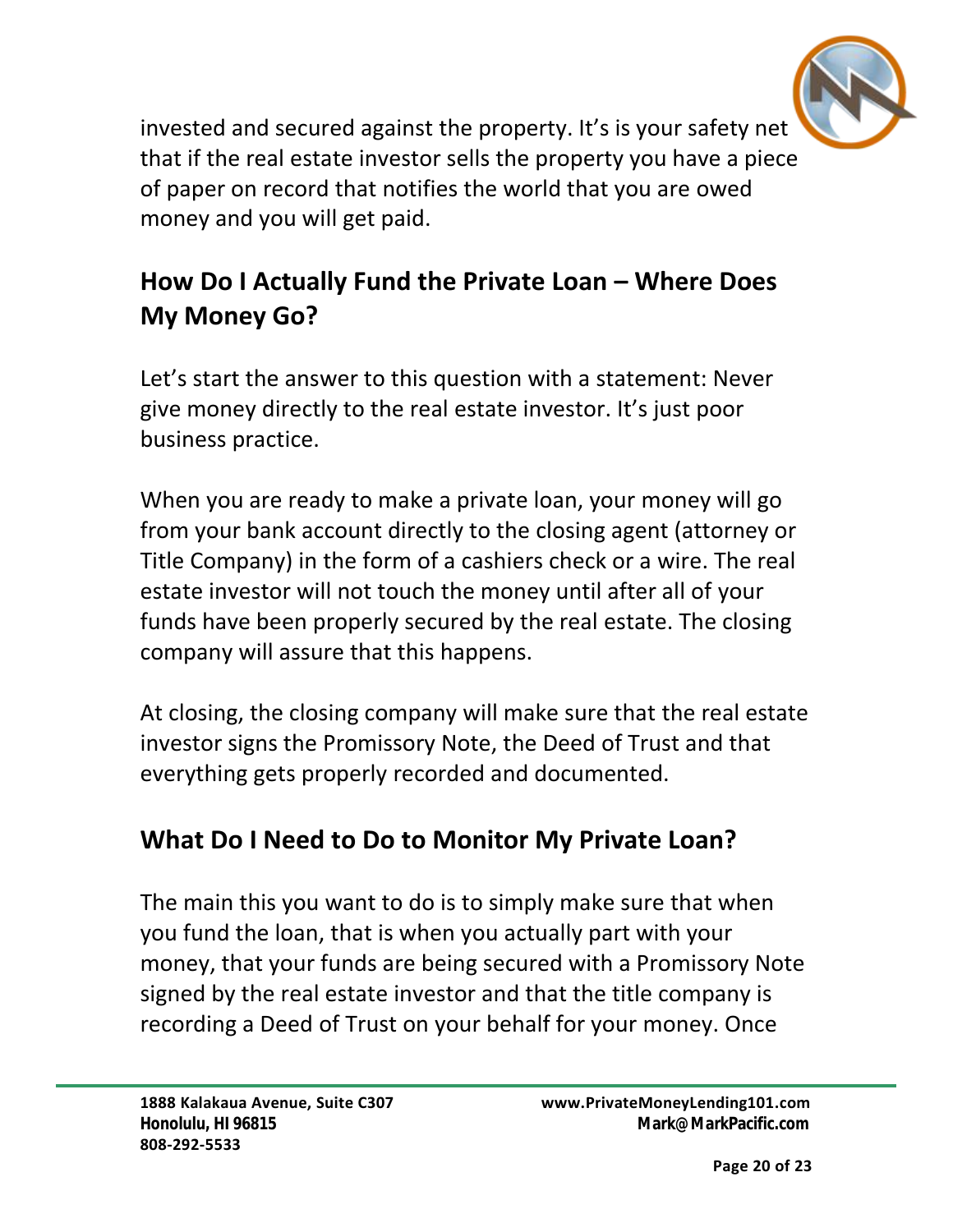

this happens and this all happens simultaneously as you fund, you money is immediately secured by the property.

The next thing you want to do is make sure that the real estate investor that you made the loan to is actually doing the fix-up. To do this, it is usually recommended to do a drive-by every so often just to see the progress. There is no need to schedule this drive by with the real estate investor.

Surprise inspections keep you comfortable and the real estate investor honest. Here are a few suggestions:

Do a visual inspection of the property in person (you can have a friend, family member or someone else do that for you)

TIP: Sometimes it's just not convenient to do the inspection yourself, or frankly, you may have no interest in doing it yourself. You can pay a real estate agent, property inspector, appraiser or someone else usually around \$25 to \$35 to visit the property, take photos and then give you an update. This saves you time and is a very efficient way to monitor your private loan.

#### **How Do I Get Paid When the Loan is Due or the Property is Sold?**

A pay-off letter will be prepared, either by you, your attorney or by the real estate investor (approved by you) stating the final payoff of your loan. This payoff letter is sent to the closing company that is handling either the refinance or the sale of the property so that they can collect and disburse funds directly to you at closing.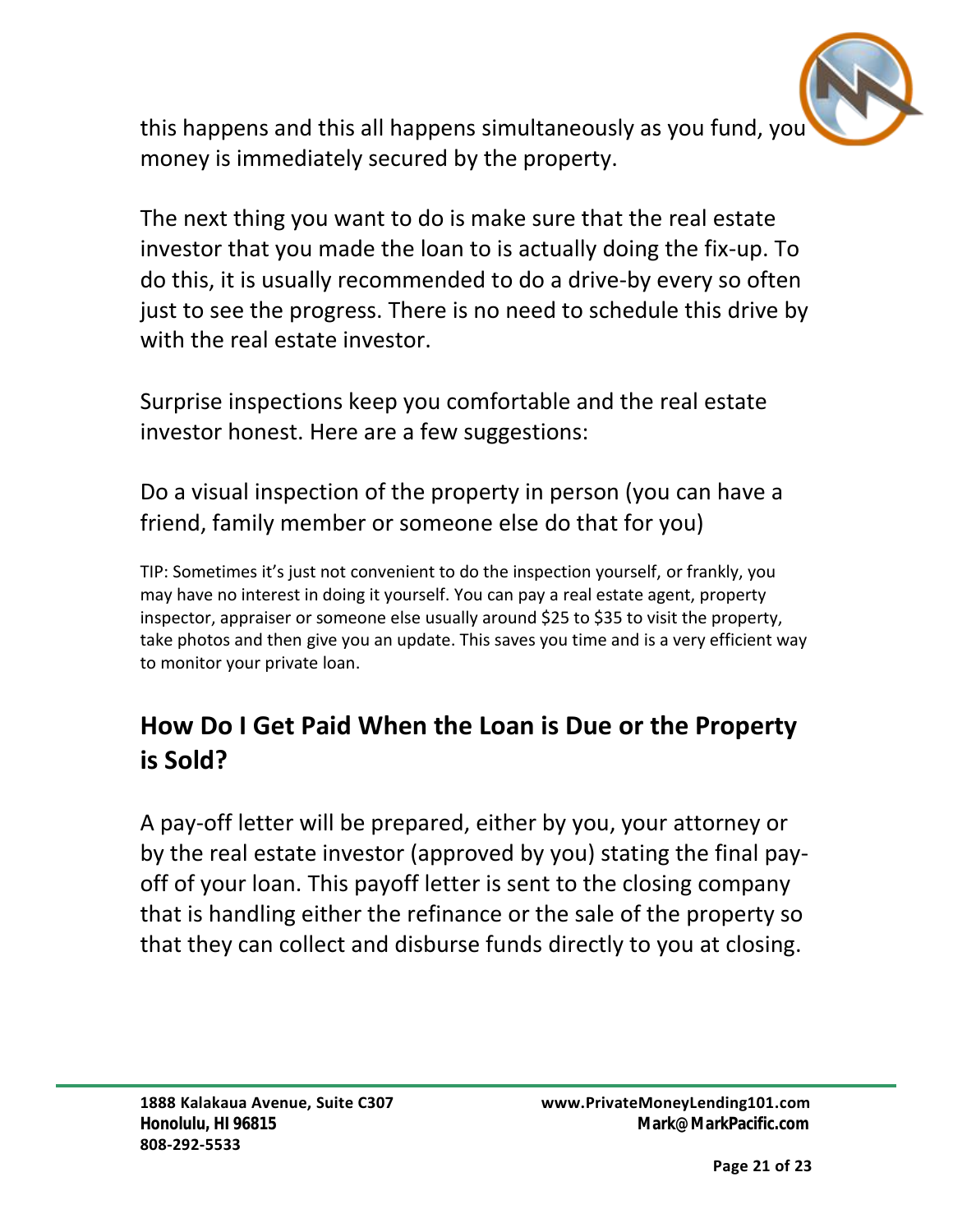

Here's an example of how the numbers on a typical private loan will work:

**After Repaired Value (ARV): \$135,000 Estimated Repairs: \$28,000 Purchase Price: \$66,000 Closing / Holding Costs: \$2,500 Total Private Loan: \$96,500 LTV: 71% Loan Terms 10%: \$804/m Loan Length: 6 months Total Interest Paid to You: \$4,824 Your Total Payoff: \$101,324**

So, in this case, you made a \$96,500 loan to a real estate investor. The real estate investor paid you 10% annual interest rate on your money and the loan was out for 6 months. Each month you earned \$804 and after 6 months, you were paid \$101,324 for your initial \$96,500 loan.

#### **Did the real estate investor still make a profit?**

You bet, the real estate investor still made a handsome profit even after paying you a high interest rate for your private loan and securing your money against the real estate during the whole transaction. Almost immediately after closing this private loan, the Private Lender on this deal made another loan with the same real estate investor, earned the same high interest rate and had another win/win deal.